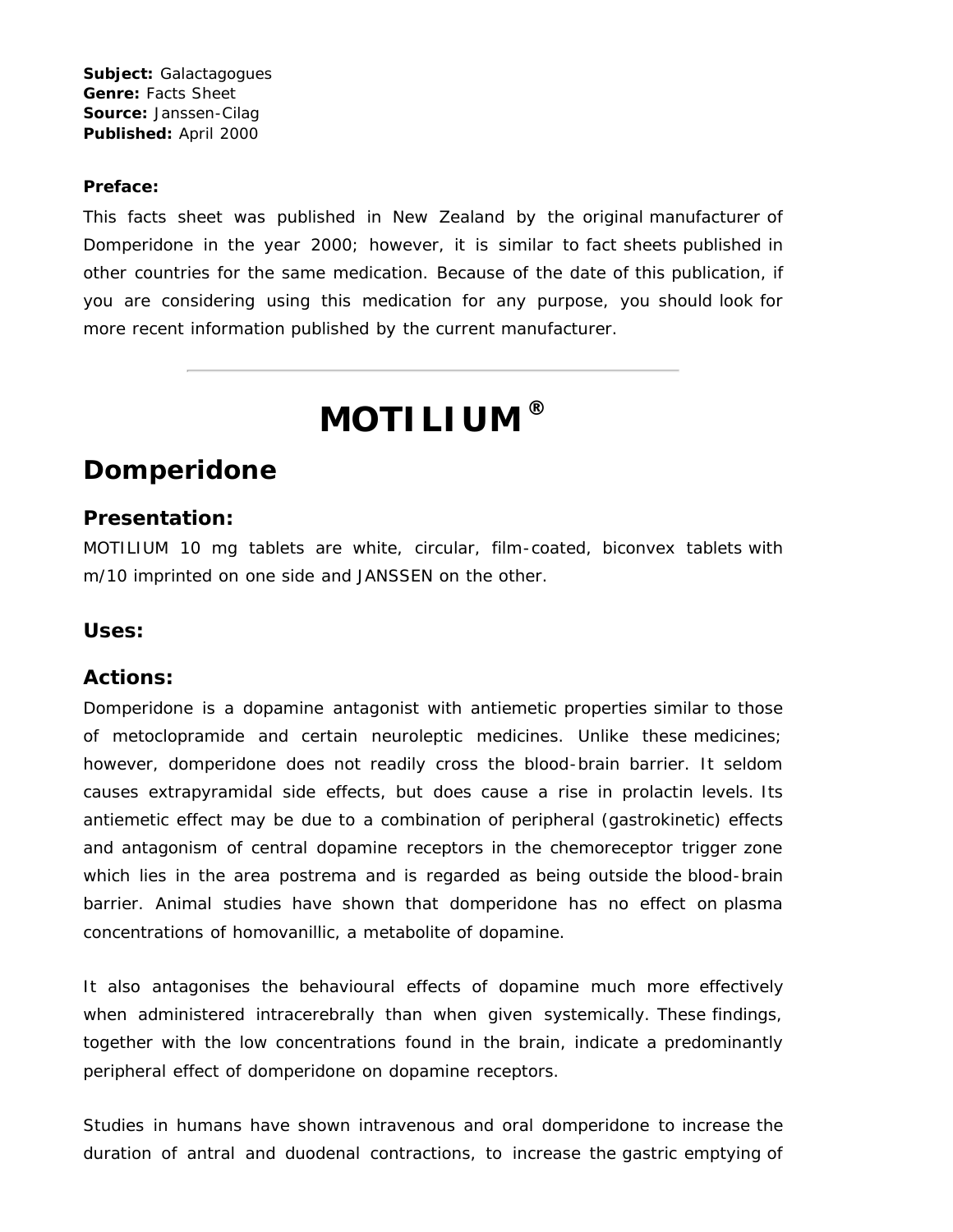liquids and semi,solids in healthy subjects and in patients in whom it was delayed, and to increase lower oesophageal sphincter pressure in healthy subjects. Domperidone has no effect on gastric secretion. Intravenous domperidone 10, 20 and 40 mg had no effect on cardiac output, cardiac electric conduction, heart rate or blood pressure in healthy volunteers up to one hour after administration.

#### **Pharmacokinetics:**

#### **Absorption:**

Domperidone is rapidly absorbed following intramuscular and oral administration with peak plasma concentrations occurring at approximately 10 and 30 minutes, respectively. Systemic bioavailability of intramuscular domperidone is about 83% whereas that of oral domperidone is 13% to 17%.

The low oral bioavailability is probably due to first pass metabolism in the liver and gut wall. Oral bioavailability is decreased by prior administration of cimetidine or sodium bicarbonate (see Interactions). The time of peak absorption is slightly delayed and the AUC somewhat increased when the oral medicine is taken after a meal.

#### **Metabolism:**

Oral domperidone does not appear to accumulate or induce its own metabolism: a peak plasma level after 90 minutes of 21 ng/mL after two weeks oral administration of 30 mg per day was almost the same as that of 18 ng/mL after the first dose.

Domperidone undergoes rapid and extensive hepatic metabolism by hydroxylation and N-dealkylation. In vitro metabolism experiments with diagnostic inhibitors revealed that CYP3A4 is a major form of cytochrome P-450 involved in the Ndealkylation of domperidone, whereas CYP3A4, CYP1A2 and CYP2E1 are involved in domperidone aromatic hydroxylation.

### **Distribution:**

Domperidone is 91% to 93% bound to plasma proteins. Distribution studies with radio-labeled medicine in animals have shown wide tissue distribution with low brain concentration. Small amounts of medicine cross the placenta in rats and the medicine is excreted in the breast milk of this species.

## **Elimination:**

Urinary and faecal excretion amounts to 31% and 66%, respectively, of the oral dose. The proportion of the medicine excreted unchanged is small (10% of faecal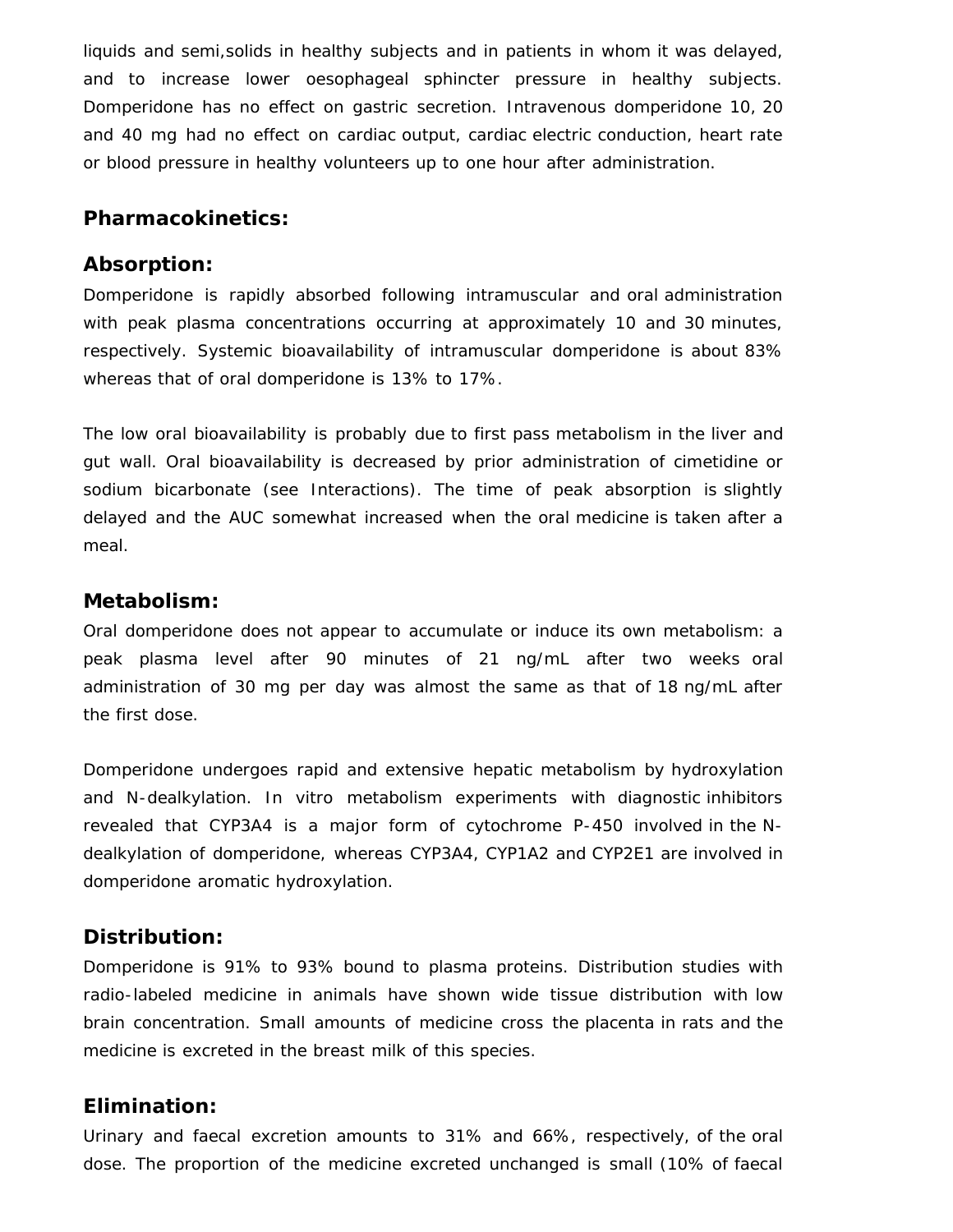excretion and approximately 1% of urinary excretion). The plasma half-life after a single oral dose is 7-9 hours in healthy subjects but is prolonged in patients with severe renal insufficiency.

## **Indications:**

- Symptomatic treatment of the dyspeptic symptom complex which is often associated with delayed gastric emptying or gastro-oesophageal reflux and oesophagitis: epigastric sense of fullness, feeling of abdominal distension, upper abdominal pain, eructation, flatulence, heartburn.
- Treatment of nausea and vomiting of various origins including functional, organic, infectious, dietetic, radiotherapy, medicine therapy.
- As a diagnostic agent administered in radiology before a barium meal to increase the rate of passage of barium through the gastrointestinal tract.

## **Dosage and Administration:**

### **General:**

MOTILIUM should be taken 15-30 minutes before meals and, if necessary, before retiring.

## **Adults:**

1, 10 mg, three to four times daily. If necessary this dose may be doubled after two weeks if an adequate therapeutic response is not attained.

For acute and subacute conditions (e.g. nausea and vomiting) 20 mg three to four times daily.

### **Children aged 2 and above:**

0.2-0.4 mg/kg by mouth at 4-8 hourly intervals.

## **Use in Renal Impairment:**

It is unlikely that the dose needs to be adjusted for single administration in patients with renal insufficiency. However, on repeated administration the dosing frequency will need to be reduced to once or twice daily depending on the severity of the impairment (see Warnings and Precautions). The dose may also need to be reduced. Generally, patients on prolonged therapy should be reviewed regularly.

## **Contraindications:**

MOTILIUM should not be used whenever stimulation of gastrointestinal motility might be dangerous such as in the presence of gastrointestinal haemorrhage,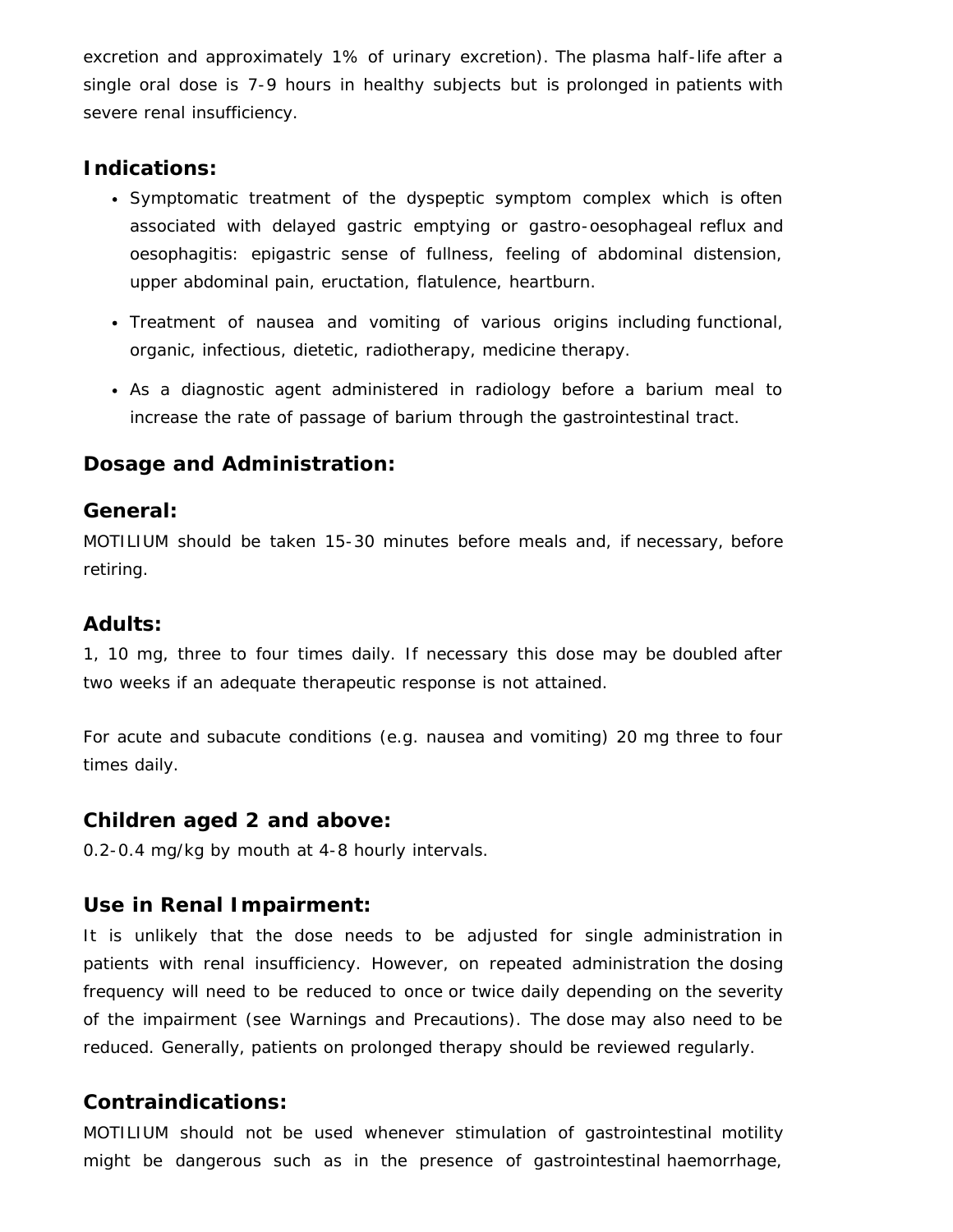mechanical obstruction, or perforation.

MOTILIUM is also contraindicated in patients with known intolerance to domperidone, and in patients with prolactinoma (a prolactin releasing pituitary tumour).

## **Warnings and Precautions:**

#### **Warnings:**

MOTILIUM produces an increase in plasma prolactin. The raised level persists with chronic administration but falls to normal on discontinuing the medicine. During chronic oral administration of 30 mg daily for two weeks the plasma prolactin level measured 90 minutes after medicine intake remained fairly constant at 25 ng/mL in males (normal value was 5 ng/mL) whilst in females the level of 117 ng/mL after the first dose decreased to 56 ng/mL after 14 doses (pretreatment normal value was 9 ng/mL).

Tissue culture experiments indicate that approximately one-third of human breast cancers are prolactin-dependent in vitro, a factor of potential importance if the administration of domperidone is contemplated in a patient with a past history of breast cancer. Although disturbances such as galactorrhoea, amenorrhoea, gynaecomastia and impotence have been reported with other prolactin-elevating medicines, the clinical significance of elevated serum prolactin levels is unknown. An increase in mammary neoplasms has been found in rodents after chronic administration of domperidone and other prolactin-stimulating medicines.

Neither clinical studies nor epidemiological studies conducted to date have shown an association between chronic administration of these medicines and mammary tumorigenesis. Domperidone does not affect plasma growth hormone or aldosterone levels.

### **Precautions:**

Carcinogenicity, Mutagenicity, Teratogenicity: MOTILIUM was administered to mice for 18 months and rats for 24 months in carcinogenicity studies. No dose-related effects were observed except for an increased incidence of malignant mammary tumours at 25 times the maximum human dose in female mice and rats and an increased incidence of pituitary tumours at 25 times the human dose in male rats.

No evidence for mutagenic potential was seen in dominant lethal studies in male and female mice, micronucleus tests in female mice and female rats, a study of chromosomal aberrations in human lymphocytes, a sex-linked recessive lethal test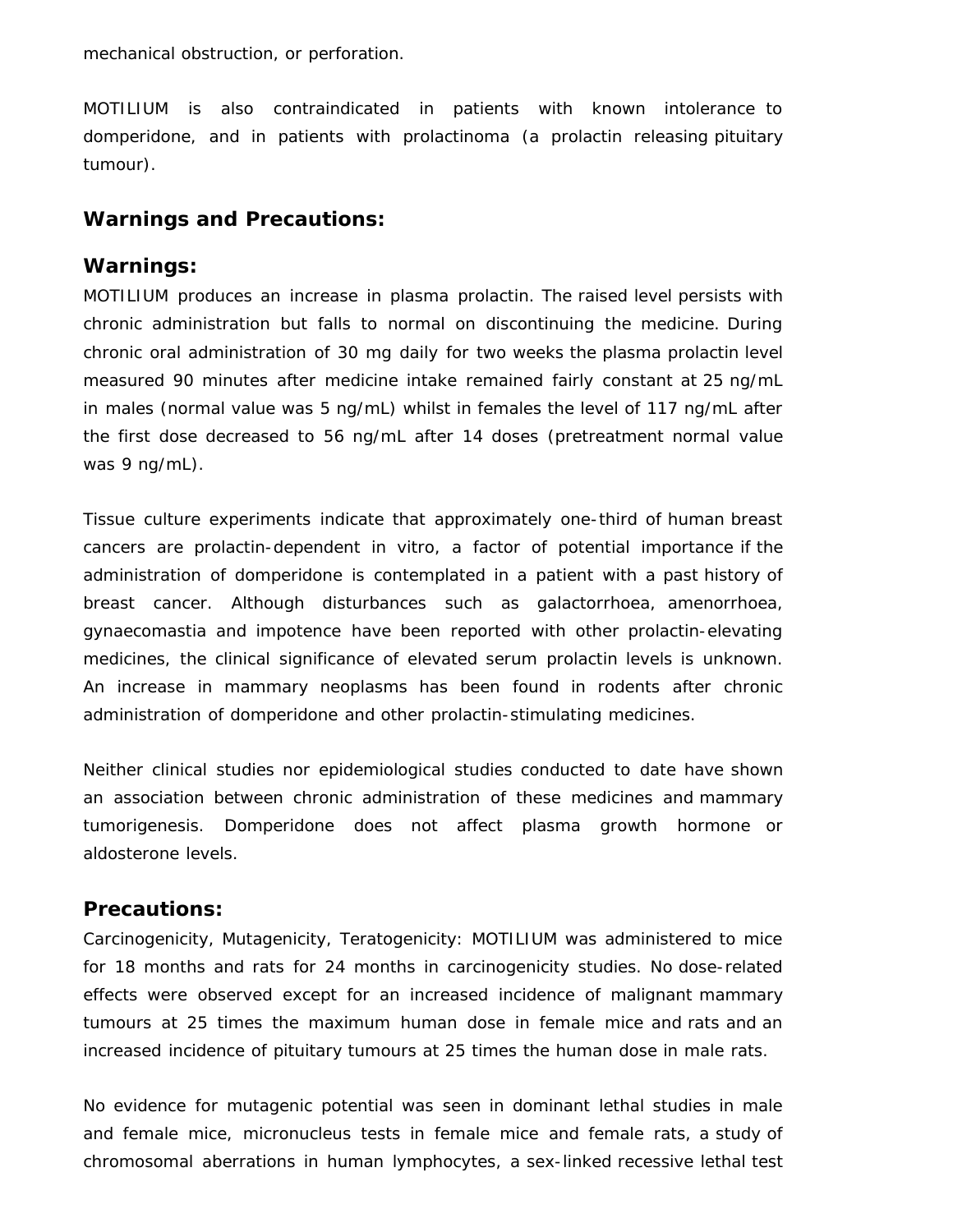on Drosophila melanogaster, and in the Ames metabolic activation test with Salmonella typhimurium. Minor teratogenic effects were seen in one study where MOTILIUM was administered to rats orally at approximately 125 times the maximum human dose level. These findings were not confirmed by another study where the medicine was administered orally to rats at dosage levels as high as 400 times than that given to man.

Embryotoxicity without maternal toxicity was encountered when MOTILIUM was administered intravenously to rats (> 6 times the maximum human dose level) and orally to mice (44 times the maximum human dose level). Concurrent embryotoxicity and maternal toxicity were inconsistently found at oral dose levels approximately 6 times the maximum human level in rabbits and in rats and approximately 24 times the maximum human dose level.

#### **Use in Hepatic Impairment:**

Since domperidone is highly metabolised in the liver, MOTILIUM should be used with caution in patients with hepatic impairment.

#### **Use in Renal Impairment:**

In patients with severe renal insufficiency (creatinine serum levels > 6 mg/100mL, i.e. > 0.6 mmol/L) the elimination half-life of domperidone was increased from 7.4 to 20.8 hours but plasma drug levels were lower than in healthy volunteers. Since very little unchanged medicine is excreted via the kidneys, it is unlikely that the dose needs to be adjusted for single administration in patients with renal insufficiency. However, on repeated administration the dosing frequency will need to be reduced to once or twice daily depending on the severity of the impairment. The dose may also need to be reduced. Generally, patients on prolonged therapy should be reviewed regularly.

#### **Use in Pregnancy:**

There are no adequate and well-controlled studies of MOTILIUM in pregnant women. Domperidone given to animals at doses up to 160 mg/kg/day did not produce teratogenic effects. However, as with most medicines, MOTILIUM should only be used during the first trimester of pregnancy if this is justified by the anticipated therapeutic benefit. Up to now, there has been no evidence of any increased risk of malformations in humans.

#### **Use in Lactation:**

MOTILIUM was present in the milk of breast feeding mothers at approximately onefourth mean plasma levels (2.6 ng/ml) 1.75-3 hours following a 10 mg oral dose. It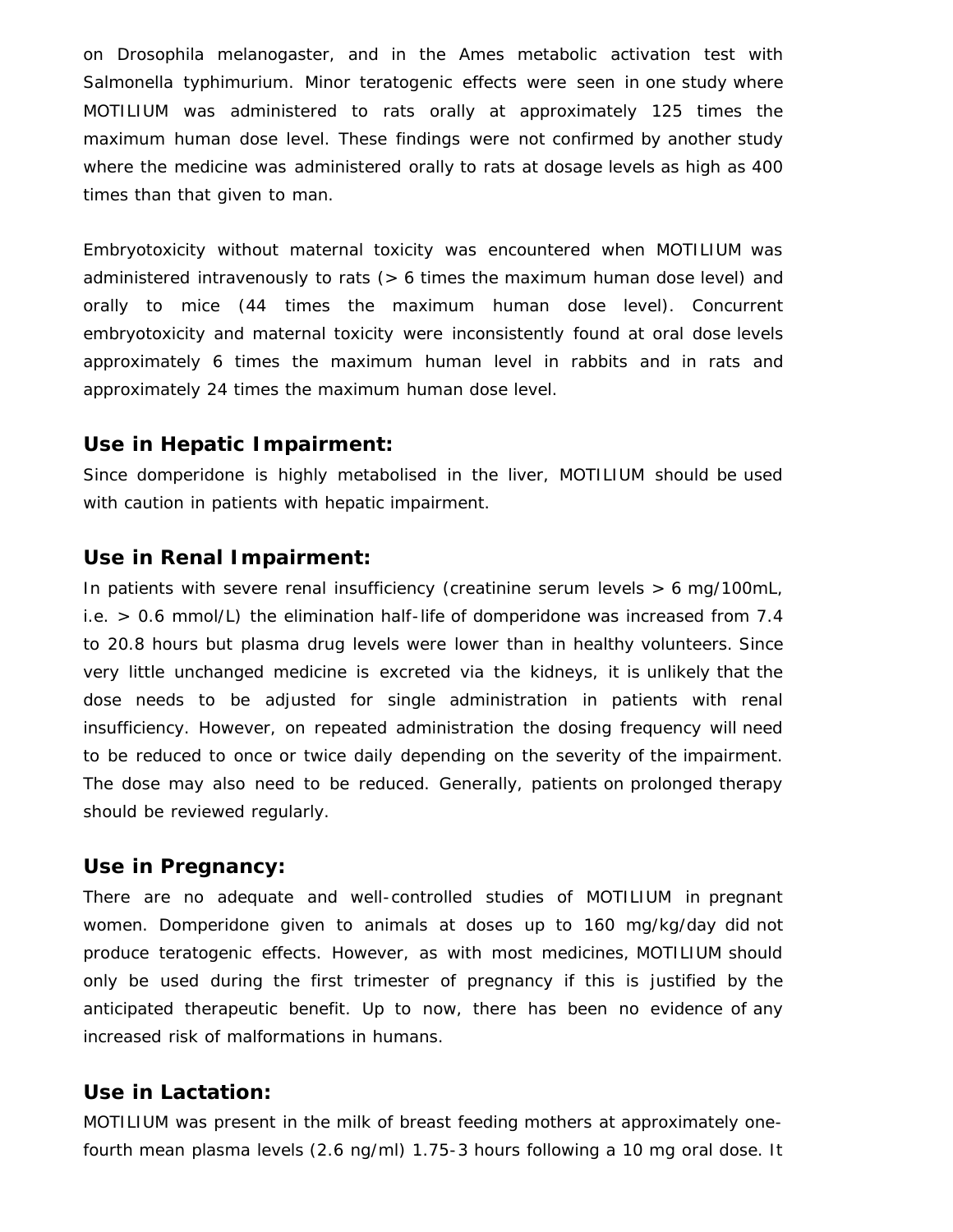is not known whether this is harmful to the newborn. Accordingly, caution should be exercised when MOTILIUM is administered to a breastfeeding mother.

### **Paediatric Use:**

In treating nausea and vomiting, thorough investigations of the possible causes of these symptoms should be performed. Since the metabolic and blood-brain barrier functions are not fully developed during the first months of life, any medicine in young infants should only be given very cautiously and under close medical supervision. Since the typical absence of neurological side effects with domperidone is mainly due to its poor penetration through the blood-brain barrier, the possible occurrence of such effects cannot be totally excluded in babies under one year of age.

## **Adverse Effects:**

The most frequent reactions to MOTILIUM are those related to elevated prolactin levels including breast tenderness, galactorrhoea, gynaecomastia and amenorrhoea. These effects are dose-related and gradually resolve after lowering the dose or discontinuing treatment.

Other rarely reported adverse reactions include headache, diarrhoea, dizziness, mild and transient abdominal cramps, dry mouth and drowsiness. Rare allergic reactions, such as rash and urticaria, have also been reported.

Extrapyramidal reactions occur rarely in young children, very rarely in adults and usually resolve completely and spontaneously after cessation of treatment.

### **Interactions:**

Concomitant administration of anticholinergic medicines may antagonise the antidyspeptic effect of MOTILIUM. If administered prior to atropine, domperidone reduces the relaxant effect of atropine upon the lower oesophageal sphincter, but has no reversing effect if atropine is administered first. Since MOTILIUM has gastro-kinetic effects it could influence the absorption of concomitantly orally administered medicines, particularly those of sustained release or enteric-coated formulations.

However, in patients already stabilised on digoxin, paracetamol or haloperidol, concomitant administration of domperidone did not influence the blood levels of these medicines.

Antacids and antisecretory agents should not be given simultaneously with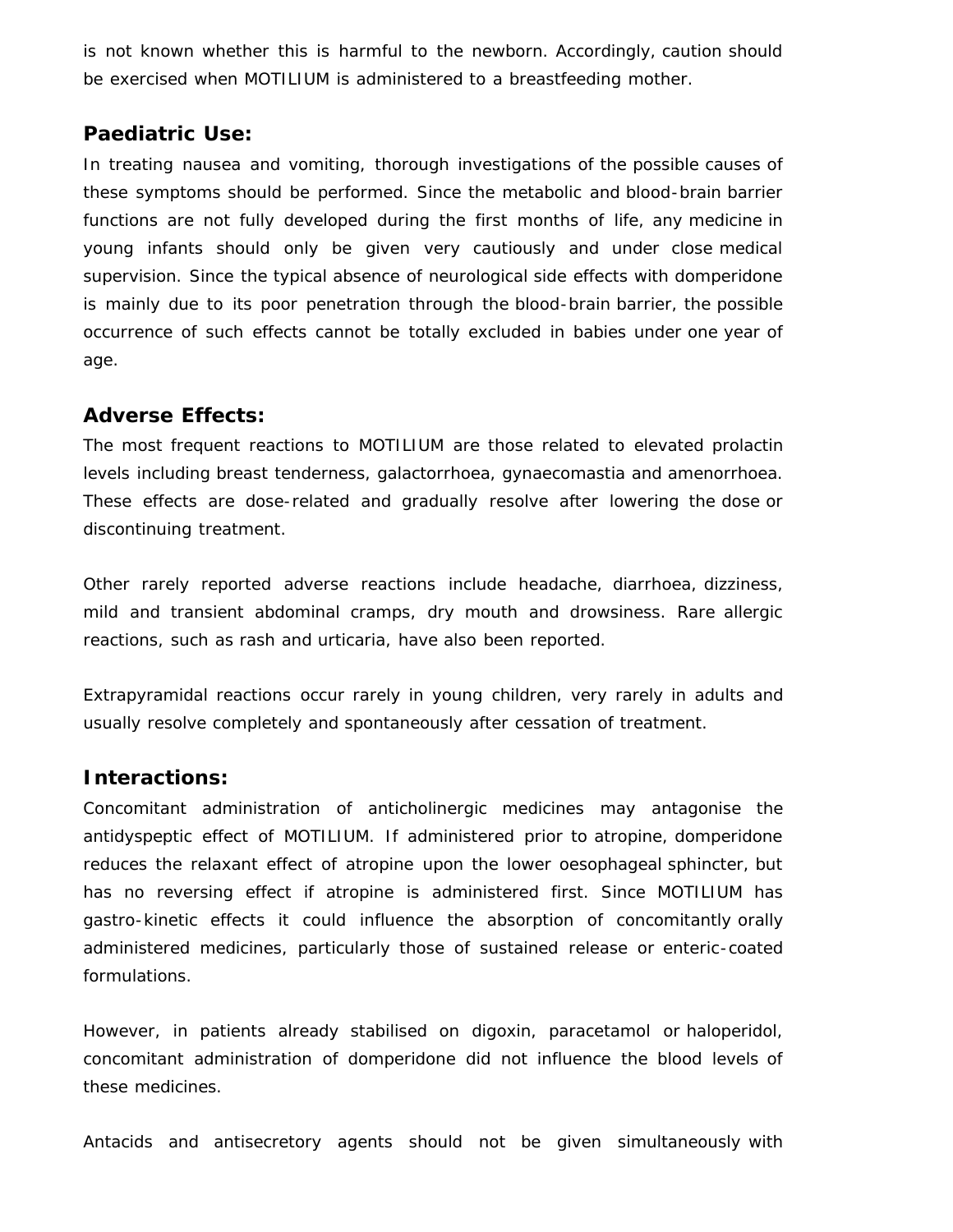The main metabolic pathway of domperidone is through the cytochrome P450 isoenzyme CYP3A4. In vitro data suggest that the concomitant use of drugs that significantly inhibit this enzyme may result in increased plasma levels of domperidone. Examples of CYP3A4 inhibitors include; azole antifungals, macrolide antibiotics, HIV protease inhibitors and nefazodone.

# **Domperidone has been used with:**

- neuroleptics, without potentiation of their activity.
- dopaminergic agonists (bromocriptine, L-dopa) for suppression of unwanted peripheral effects such as digestive disorders, nausea and vomiting, without affecting their central activity.

# **Overdosage:**

## **Symptoms:**

Symptoms of overdosage may include drowsiness, disorientation and extrapyramidal reactions, especially in children.

# **Treatment:**

Anticholinergics, anti-parkinsonian agents or antihistamines with anticholinergic properties may be helpful in controlling the extrapyramidal reactions. In the event of accidental overdosage supportive measures including gastric lavage with sodium bicarbonate, should be employed. There is no specific antidote. Close observation and supportive therapy are recommended. Symptoms are self-limiting and usually disappear within 24 hours.

# **Pharmaceutical Precautions:**

**Shelf Life:** 4 years when stored at or below 30°C

# **Special Precautions for Storage:**

Protect from light. Store at room temperature.

# **Medicine Classification:**

Prescription Medicine.

# **Package Quantities:**

Bottles of 100 tablets.